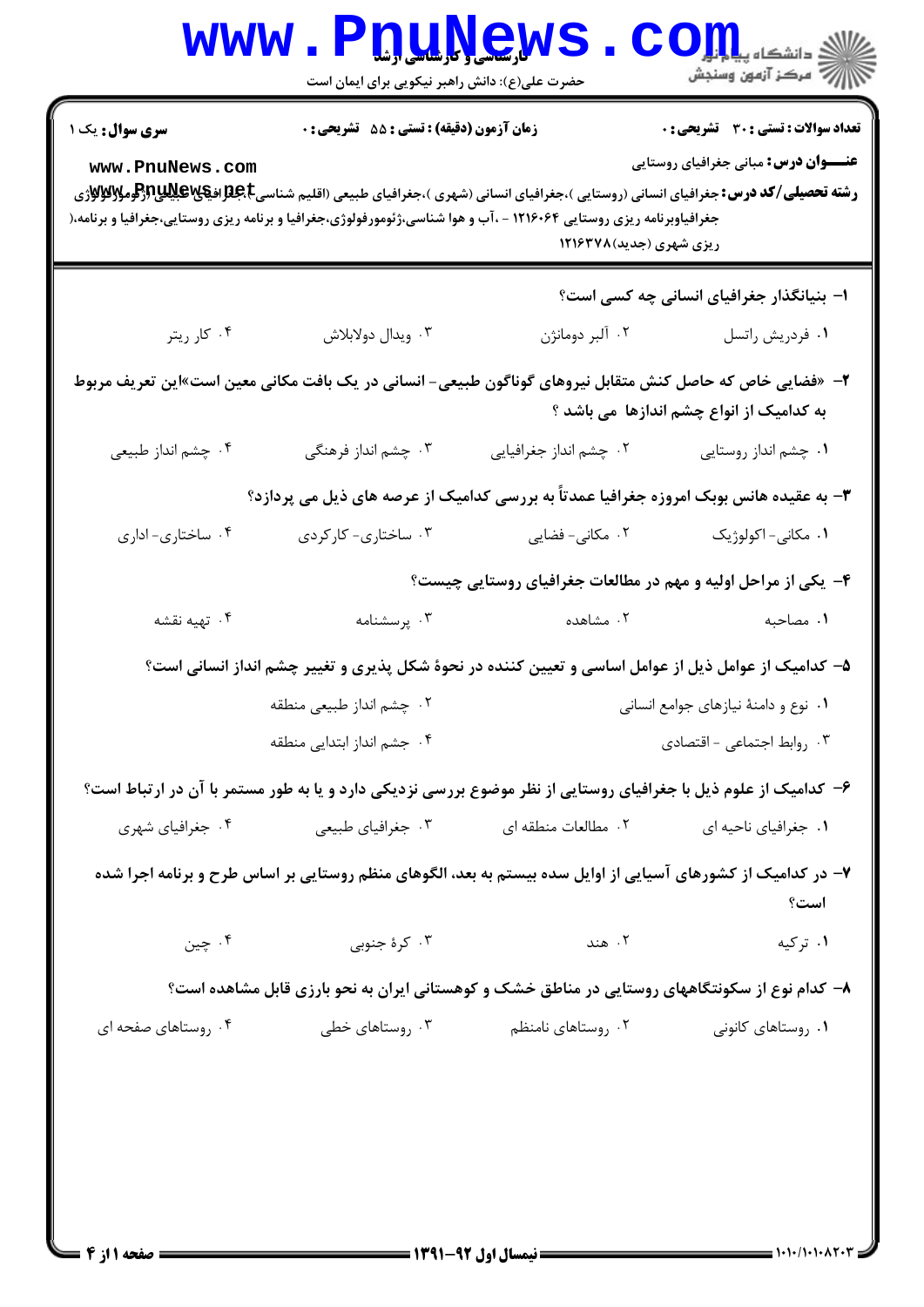| WWW                                                                                                                                                                                                                                                                                                               | حضرت علی(ع): دانش راهبر نیکویی برای ایمان است    | <u>ŊUŊe</u> WS                                                                                                      | دانشکاه پیا پایا<br>رآب مرڪز آزمون وسنڊش                                                    |  |  |
|-------------------------------------------------------------------------------------------------------------------------------------------------------------------------------------------------------------------------------------------------------------------------------------------------------------------|--------------------------------------------------|---------------------------------------------------------------------------------------------------------------------|---------------------------------------------------------------------------------------------|--|--|
| <b>سری سوال : ۱ یک</b><br>www.PnuNews.com<br><b>رشته تحصیلی/کد درس:</b> جغرافیای انسانی (روستایی )،جغرافیای انسانی (شهری )،جغرافیای طبیعی (اقلیم شناسی <b>E،BپBپRپلاپاترتومولالاولان</b> د<br>)،جغرافیاوبرنامه ریزی روستایی ۱۲۱۶۰۶۴ - ،آب و هوا شناسی،ژئومورفولوژی،جغرافیا و برنامه ریزی روستایی،جغرافیا و برنامه | <b>زمان آزمون (دقیقه) : تستی : 55 تشریحی : 0</b> | ریزی شهری (جدید)۱۲۱۶۳۷۸                                                                                             | <b>تعداد سوالات : تستی : 30 ٪ تشریحی : 0</b><br><b>عنـــوان درس:</b> مبانی جغرافیای روستایی |  |  |
| ۹- به عقیده ژان پیتیه دلیل مهاجرتهای روستایی - شهری در کشورهای جنوب چیست؟                                                                                                                                                                                                                                         |                                                  |                                                                                                                     |                                                                                             |  |  |
|                                                                                                                                                                                                                                                                                                                   |                                                  |                                                                                                                     | ۰۱ تحولات سریع فرهنگی در روستاها                                                            |  |  |
|                                                                                                                                                                                                                                                                                                                   |                                                  |                                                                                                                     | ۰۲ روند شتابان تحول اجتماعی - اقتصادی                                                       |  |  |
|                                                                                                                                                                                                                                                                                                                   | ۰۳ نیاز شهرها به نیروی کار روستایی               |                                                                                                                     |                                                                                             |  |  |
| ۰۴ ناهماهنگی تمدن روستایی با شکلهای امروزی تمدن شهری                                                                                                                                                                                                                                                              |                                                  |                                                                                                                     |                                                                                             |  |  |
| ۱۰– کدامیک از گروه های ذیل جزء گروههای نخستین محسوب می شود؟                                                                                                                                                                                                                                                       |                                                  |                                                                                                                     |                                                                                             |  |  |
| ۰۴ گروههای هم پیوند                                                                                                                                                                                                                                                                                               | ۰۳ گروههای مذهبی                                 | ۰۲ گروه همسایگی                                                                                                     | ۰۱ گروه شغلی                                                                                |  |  |
| ۱۱– تعداد افرادی که برای کار به داخل یا خارج روستا رفت و آمد می کنند، معیار سنجش غلبهٔ کدام کارکرد سکونتگاههای<br>روستایی است؟                                                                                                                                                                                    |                                                  |                                                                                                                     |                                                                                             |  |  |
|                                                                                                                                                                                                                                                                                                                   | ۰۲ اقتصادی - تولیدی<br>۰۴ خدماتی- تسهیلاتی       |                                                                                                                     | ٠١ استراحتگاهي- ارتباطي<br>۰۳ سکونتی                                                        |  |  |
|                                                                                                                                                                                                                                                                                                                   |                                                  | <b>۱۲</b> - شکل امروزی مالکیت جمعی که زمین و امکانات تولید به صورت اشتراکی مورد استفاده قرار می گیرد، نشأت گرفته از | کدامیک از ایدئولوژی های ذیل است؟                                                            |  |  |
| ۰۴ اسلامی                                                                                                                                                                                                                                                                                                         | ۰۳ مختلط                                         | ۰۲ سرمایه داری                                                                                                      | ۰۱ سوسیالیستی                                                                               |  |  |
|                                                                                                                                                                                                                                                                                                                   |                                                  |                                                                                                                     | ۱۳-  کیبوتصها معمولاً دارای چه جمعیتی می باشند؟                                             |  |  |
| ۰۴ - ۱۵۰۰ نفر                                                                                                                                                                                                                                                                                                     | ۲۵۰۰ - ۲۵۰۰ نفر $\mathcal{S}$                    | ۰۲ - ۱۰۰۰– ۱۰۰۰ نفر                                                                                                 | ۰. ۳۰۰– ۶۰۰ نفر                                                                             |  |  |
|                                                                                                                                                                                                                                                                                                                   |                                                  | ۱۴- در چه مقطع زمانی در کشورهای صنعتی، گریز جمعیت از روستاها اتفاق افتاد؟                                           |                                                                                             |  |  |
| ۰۲ از انقلاب کشاورزی تا انقلاب صنعتی                                                                                                                                                                                                                                                                              |                                                  | ٠١. بين جنگ جهاني اول و دوم                                                                                         |                                                                                             |  |  |
| ۰۴ از انقلاب صنعتی تا جنگ جهانی اول                                                                                                                                                                                                                                                                               |                                                  |                                                                                                                     | ۰۳ از انقلاب صنعتی تا پس جنگ جهانی دوم                                                      |  |  |
| ۱۵– کدام جنبش در انگلستان زمینه ساز برنامه ریزی فضایی با تاکید بر عرصه های طبیعی و روستایی بشمار می رود ؟                                                                                                                                                                                                         |                                                  |                                                                                                                     |                                                                                             |  |  |
| ۰۴ اصلاحات ارضی                                                                                                                                                                                                                                                                                                   | ۰۳ تعادل اجتماعی                                 | ٢. باغ شهر                                                                                                          | ٠١. اصلاحات                                                                                 |  |  |
|                                                                                                                                                                                                                                                                                                                   |                                                  |                                                                                                                     |                                                                                             |  |  |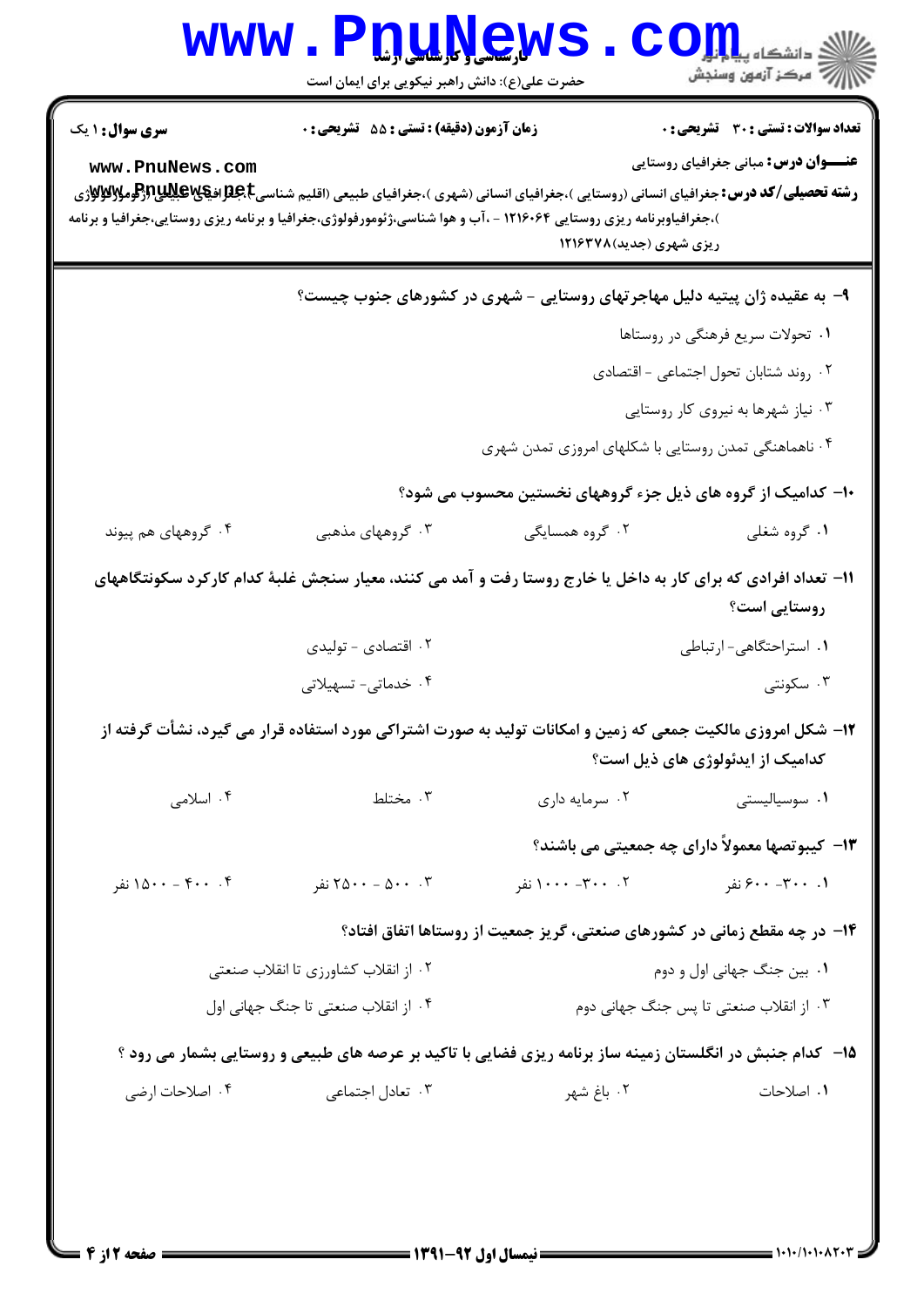| <b>WWW</b>                                                                                                          | <b>Water of the Land Hands</b><br>حضرت علی(ع): دانش راهبر نیکویی برای ایمان است                                                                                   |                                                      | ≦ دانشکاه پ <b>یاح<mark></mark> تو<mark>ر</mark></b><br>رِ آزمون وسنجش                      |  |  |
|---------------------------------------------------------------------------------------------------------------------|-------------------------------------------------------------------------------------------------------------------------------------------------------------------|------------------------------------------------------|---------------------------------------------------------------------------------------------|--|--|
| <b>سری سوال : ۱ یک</b><br>www.PnuNews.com                                                                           | زمان آزمون (دقیقه) : تستی : 55 آتشریحی : 0<br>)،جغرافیاوبرنامه ریزی روستایی ۱۲۱۶۰۶۴ - ،آب و هوا شناسی،ژئومورفولوژی،جغرافیا و برنامه ریزی روستایی،جغرافیا و برنامه | ریزی شهری (جدید)۱۲۱۶۳۷۸                              | <b>تعداد سوالات : تستی : 30 ٪ تشریحی : 0</b><br><b>عنـــوان درس:</b> مبانی جغرافیای روستایی |  |  |
| ۱۶- هانس بوبک با توجه به شهرهای منطقه شرق اسلامی و حوزهٔ نفوذ روستایی آنها با به کار بردن چه اصطلاحی به ارائه نظرات |                                                                                                                                                                   |                                                      |                                                                                             |  |  |
|                                                                                                                     |                                                                                                                                                                   |                                                      | خود پرداخت؟                                                                                 |  |  |
| ۰۲ سرمایه داری بهره بری<br>۰۴ جامعه زراعي طبقاتي                                                                    |                                                                                                                                                                   | ۰۱ جامعه زراعي سازمان يافته<br>۰۳ سرمایه داری تولیدی |                                                                                             |  |  |
| ۱۷– کدامیک از روستاهای ذیل معمولاً به صورت خودجوش و بدون نظم معین و برنامهٔ از پیش تعیین شده تشکیل می شوند؟         |                                                                                                                                                                   |                                                      |                                                                                             |  |  |
|                                                                                                                     | ۰۲ روستاهای شعاعی                                                                                                                                                 |                                                      | ۰۱ روستاهای کانونی مدور                                                                     |  |  |
|                                                                                                                     | ۰۴ روستاهای خیابانی                                                                                                                                               |                                                      | ۰۳ روستاهای تلی                                                                             |  |  |
|                                                                                                                     | ۱۸– در سال ۱۹۹۰ حدوداً چند درصد از جمعیت ایران در مناطق روستایی زندگی می کردند؟                                                                                   |                                                      |                                                                                             |  |  |
| 54.7                                                                                                                | $\Delta \Upsilon$ . $\Upsilon$                                                                                                                                    | $FP$ . $T$                                           | $\uparrow\uparrow$ . 1                                                                      |  |  |
|                                                                                                                     |                                                                                                                                                                   |                                                      | ۱۹- معادل انگلیسی شهرنشینی روستایی یا روستاشهر چیست؟                                        |  |  |
| Township . f                                                                                                        | $City \cdot$ ۳                                                                                                                                                    | Rurban . ٢                                           | Rural .1                                                                                    |  |  |
|                                                                                                                     |                                                                                                                                                                   |                                                      | <b>۲۰- حرکت تعاونی به شکل امروزی از چه قرنی و با چه عنوانی شکل گرفت؟</b>                    |  |  |
|                                                                                                                     | ۰۲ سدهٔ ۱۸- سازمان تعاونی کشاورزی                                                                                                                                 | ٠١ سدة ١٧- سازمان خودياري كشاورزي                    |                                                                                             |  |  |
| ۰۴ سدهٔ ۱۹- سازمان تعاون روستایی                                                                                    |                                                                                                                                                                   | ۰۳ سدهٔ ۱۹- سازمان خودیاری کشاورزی                   |                                                                                             |  |  |
|                                                                                                                     |                                                                                                                                                                   |                                                      | <b>۲۱</b> - در ایران سکونتگاههای روستایی از نظر وسعت چگونه رده بندی می شوند؟                |  |  |
|                                                                                                                     | ۰۲ مزرعه، دهکده و روستا                                                                                                                                           | ۰۱ روستا، مزرعه و دهکده                              |                                                                                             |  |  |
| ۰۴ مزرعه، روستای تک خانه ای و روستا                                                                                 |                                                                                                                                                                   | ۰۳ مکان، مزرعه و روستا                               |                                                                                             |  |  |
|                                                                                                                     |                                                                                                                                                                   |                                                      | ۲۲- کدامیک از موارد ذیل از ویژگیهای بارز جمعیت روستایی است؟                                 |  |  |
| ۰۴ بالا بودن درصد زنان                                                                                              | ۰۳ نسبت جنسی بالا                                                                                                                                                 | ۰۲ پیری جمعیت                                        | ۰۱ جواني جمعيت                                                                              |  |  |
|                                                                                                                     | ۲۳- این نظام زراعی بر شیوهٔ بزرگ مالکی اروپاییان و کار اجباری بومیان استوار است؟                                                                                  |                                                      |                                                                                             |  |  |
| ۰۴ کشت تجاری                                                                                                        | ۰۳ کالخوز                                                                                                                                                         | ۰۲ هاسیندا                                           | ۰۱ پلانتاژ                                                                                  |  |  |
|                                                                                                                     |                                                                                                                                                                   |                                                      |                                                                                             |  |  |